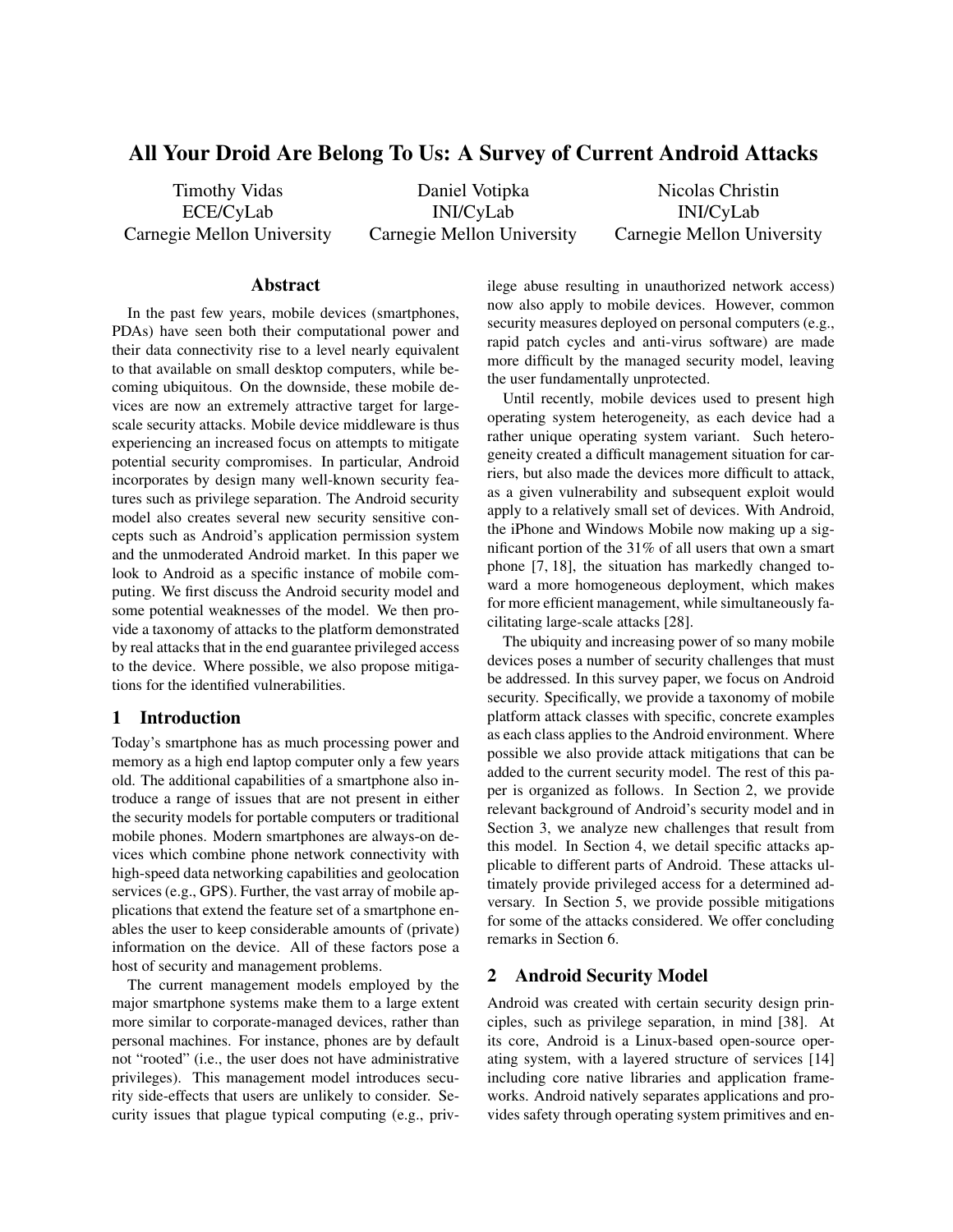vironmental features such as type safety [38]. At the application level, each software package is sandboxed by the kernel, making Android a widely deployed system that employs privilege separation as a matter of course. This sandboxing is intended to prevent many types of information disclosure such as one application accessing sensitive information stored on the system or in the private space of another application, performing unauthorized network communication, or accessing other hardware features such as the camera or GPS. Applications instead request access to system resources via special application level permissions, such as READ SMS, which must be granted by the user.

Android's permission model requires each application to explicitly request the right to access protected resources. The permission model is intended to prevent the unwarranted intrusion by an application on the user's data and the data of other applications, as well as limit access to features that directly or indirectly cause financial harm (e.g. a mobile phone plan that charges for each SMS message). Before installing an application, the user is presented with a list of  $all<sup>1</sup>$  the permissions requested by that application which they must accept before installation begins. Not only is the permission set so confusing that it is difficult for users to read and understand, but it is also a binary decision where the user must accept all requested permissions or not install the application [38].

The semantics of these application level permissions may be difficult for most users to understand [21, 40], but this understanding is further complicated with implementation details and design choices. For example, a method of inter-process communication employed by Android known as *Intents* can be broadcast to several software handlers existing in multiple applications. Each application has the option of registering a handler for an Intent, and for some Intents, an associated priority. When pondering permissions at install time, a user has no way of knowing what priorities are assigned to a given handler or what effects installation will have in conjunction with already installed applications when a particular event occurs.

Applications are made available to users through an unmoderated venue, the Android Market. Any entity can create an Android Market account for a modest fee, and immediately make software available to the public. While mobile applications on Android must be signed, they are typically self-signed without employing any kind of central authority or any means for a user to validate the authenticity of a certificate. This open policy can actually make the market a means for propagating malware [34]. Attackers can easily publish malicious applications to a venue with over 4 billion downloads [4], needing only an appealing facade to convince users to install the malicious code.

The open nature of the Android market requires a management model that facilitates reactive malware management after applications have been installed. The malware issue is currently addressed with remote [un]install capabilities maintained by Google via the Google Talk and Google Services software present on every Android device. Following the identification of malicious applications, possibly through Android users rating an application negatively, Google may remove applications from the market and remotely kill and uninstall the applications from devices known to have downloaded the application [34]. Interestingly, while Android is largely considered to be open-source, the sources for software such as Google Talk, Google Services, the Android market app (Vendor.apk), and carrier-specific update software are not readily available. In this model the user only maintains control of applications found in the restricted user space, and even this can be over-ridden via remote uninstall.

### 3 Android Security Model Analysis

Even with the inclusion of security as part of the original design, the new security features create new opportunities for attack, and the growth of the platform provides incentive. In this section we discuss several features of the Android model that may make it vulnerable to attack.

Application model. Unprivileged application attacks can take advantage of the complexity of the Android permission model and the Android market to persuade users to install malicious software and grant applications the permissions required to deliver a harmful payload. Applications advertised in the Market must be signed by the author, but the user has no means of verifying that a signature is associated with any particular entity [27]. Even users that carefully monitor permission requests may not fully understand the semantics of a particular permission or the framework behavior surrounding a permission. Many common users may simply not understand the security trade-offs that surround permissions like ACCESS SURFACE FLINGER or BIND APPWIDGET. Other permissions, such as SEND<sub>-SMS</sub> are more likely to be recognized by users, and yet the framework implementations may cause undesired behavior. For example, the receipt of an SMS on a device causes an Android *ordered-broadcast* to be sent system wide. Applications can register the ability to take action when the broadcast is observed by the application and can assign themselves a priority over the broadcast. Thus, an application that registers a higher priority will receive and have the ability to act upon this broadcast before any other

<sup>&</sup>lt;sup>1</sup>We show later that this list is not necessarily comprehensive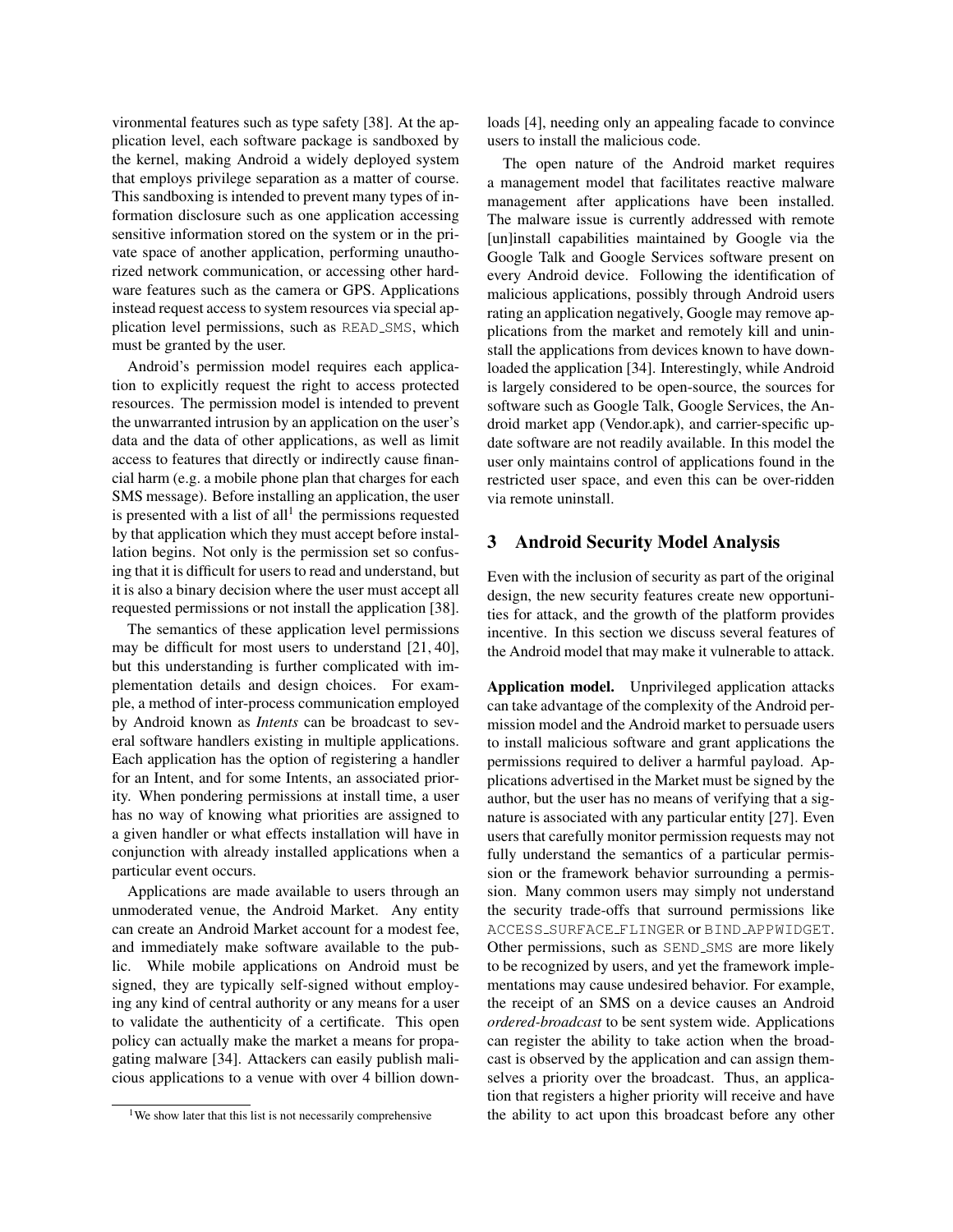

Figure 1: Android patch cycle: Lifecycle of an Android patch from vulnerability identification until a patch reaches the user device



Figure 2: Android version timeline: Google [3] and Manufacturer releases of Android 2.1 [25,29,30,43] and 2.2 [36]

application at a lower priority.<sup>2</sup> In regard to SMS, this means that any application with a priority higher than the standard SMS application will have the ability to process the incoming SMS message first, including the ability to prevent the broadcast from being observed by any other application. Malware employing covert communication channels in this manner has already been seen [31, 39]. When a user grants permissions based on prompts that show a RECEIVE SMS permission, such behavior is likely unexpected.

Similarly, the only means a user has of understanding the capabilities of an application is through the list of permissions presented at install time. In addition to the framework implementation issue mentioned above, additional ambiguity is introduced via new permissions that existing in later versions of the SDK. For example the STORAGE permission group relates to accessing an external SD Card. The STORAGE permission was not available until API version 4, so the behavior of an older application on a newer device is ambiguous. Current devices simply do not display a comprehensive list of permissions to the user. An older application that does not request the STORAGE permission, it should not as the permission is not defined for the older API, will still implicitly have access to the SD Card [10].

In a stronger form of abuse of application permissions, the attacker may craft malicious applications to gain privileged ("root") access to the user's device. Typically a privilege escalation attack takes advantage of Android's slow patch cycle, explored below. When deployed as a malicious application, the attack uses the unmoderated market's weaknesses as a vector to propagate the malware to the user's device.

Patch cycles. In an effort to increase adoption of the Android OS, Google created the Open Handset Alliance to build cooperation between hardware manufacturers to facilitate implementation on their devices [9]. Through this cooperation, Google provides the base open source operating system then device manufacturers and telecommunications carriers modify this base to differentiate their offerings from other Android devices and provide added value to their customers. Figure 1 shows the patch cycle from a vulnerability's initial discovery until the patch eventually reaches the user's Android device. Patch cycle events A through C are typical of any software product. The software fix represented by  $C$  is typically the end of the vulnerability window introduced at A. When considering one of the re-used components in Android, such as WebKit, D-G are ap-

<sup>2</sup>Applications at the same priority receive the broadcast in an order undefined by the Android API [2]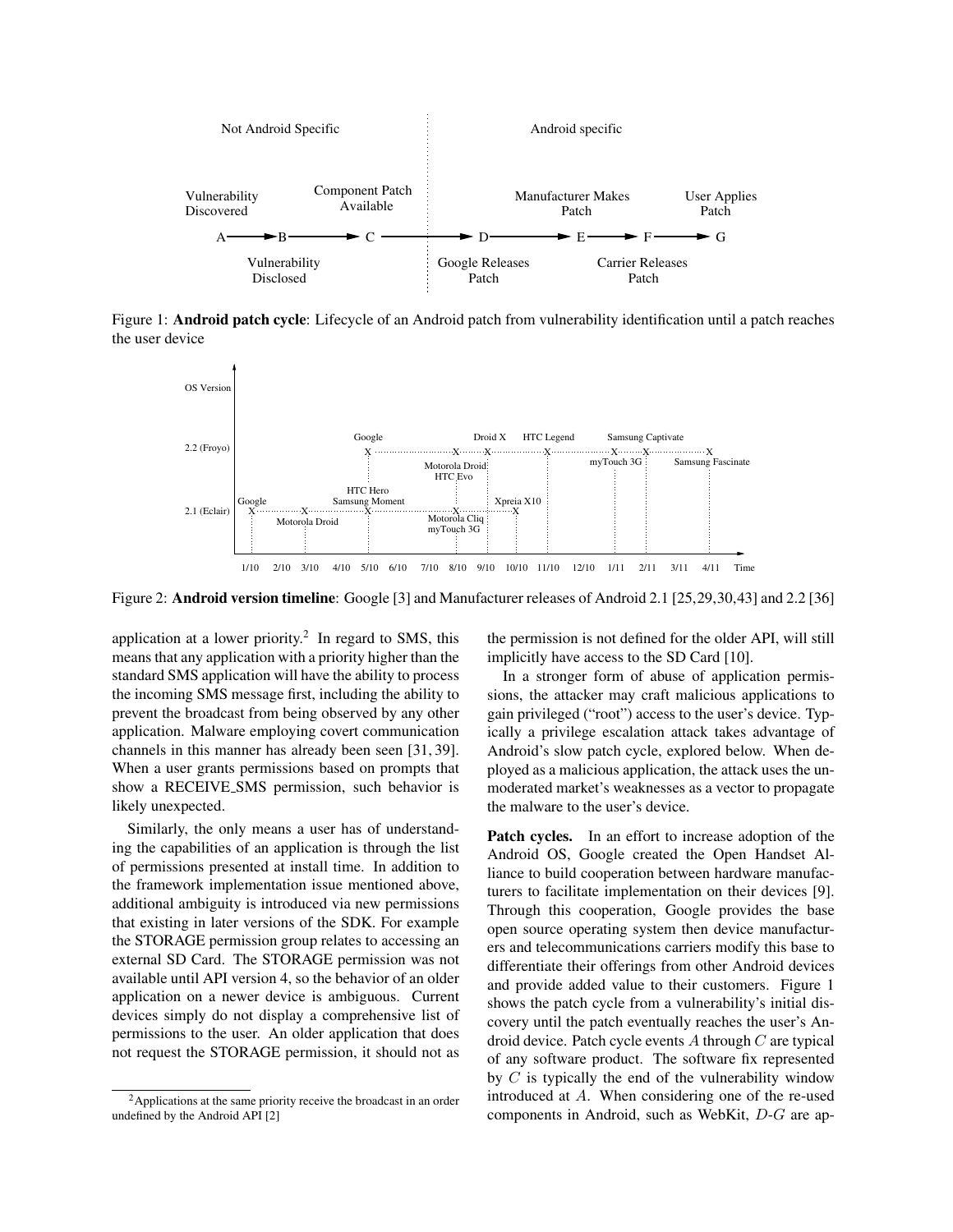pended to the patch cycle. The additional states added to the cycle come from Google's cooperation with multiple manufacturers and carriers. Whenever a patch to Android becomes necessary, Google provides an update through their open source forum and manufacturers then proceed to port the update to their customized version of the operating system.

Google's standard major release cycle is approximately four months, with minor patches released intermittently [3]. However, this is not the date on which these updates are actually available to users. Once Google releases its patch, the manufacturer must then update it to work with their custom hardware [23]. These updates may actually never be made available to the user if the carrier deems deployment too costly [44]. After the manufacturer modifies the patch to work with their custom device, there can be a delay before the patch is released by the carriers. An example of a delay between the manufacturers release of a patch and the patch's eventual release to the public can be seen in [33] where AT&T postponed the release of Android 2.2 to the Dell Streak creating a three month gap between states E and  $F$  in Figure 1.

Examples of the disparity between Google's release of Android updates and their eventual release to specific devices can be seen in Figure 2. It is not uncommon to observe at least two months (and sometimes much more) of delay between an Android update and an actual deployment of the update by the major manufacturers. As a case in point, 2.1 only became available on certain devices (e.g., Xperia X10) after Google had already superseded it with Android 2.2. With such a large vulnerability window and the separate release dates for Google and each manufacturer, attackers can use reverse engineering techniques to identify and exploit a vulnerability on a device using information available in the original released patch or any other manufacturer that adopts the patch earlier [22]. Platforms that exhibit slow patch cycles regularly are at even greater risk since the patches made available to comparable systems can be analyzed in order to determine the vulnerable conditions making the still un-patched devices easy targets.

Because of Android's slow patch cycles, the standard re-use of common software components that underline the Android framework can cause increased vulnerability. Within the Android framework, common opensource components such as WebKit and the Linux kernel are re-used to reduce the cost of system design. Component re-use is a common practice among large systems such as Android. Apple's iPhone similarly employs WebKit [5] and a BSD kernel derivative (Darwin) [13]. The re-use of common software components itself is not detrimental, but the additional delay introduced by Android's patching model is. Once a vulnerability in Webkit or Linux is discovered, it is generally patched and released quickly by the open-source community, however the corresponding Android patch may not be available to users for months. The imbalance between the Android patch cycle and the software components it is built upon leaves a longer attack window for Android devices. Similarly, due to Android's Linux foundation, lower level attacks are simpler when compared to less ubiquitous OSes, as attackers do not need to learn a new kernel [20]. For Android to provide a secure platform it must not only strive for a secure framework, but also provide timely updates to minimize the attack window.

Trusted USB connections. With local USB access a developer can interact with an ADB (Android Developer Bridge)-enabled device. The ADB is a development tool provided by Android intended to gather debugging information from an emulator instance or USB-connected phone [1]. The ADB provides further benefit to the user by facilitating direct installation and removal of applications, bypassing the Android Market, and providing access to an unprivileged interactive remote shell. Using the ADB interface, attackers can add and execute malicious tools that exploit vulnerabilities in the device. Such malware does not need to be present in the Android market and will not be tracked for possible remote uninstall by Google. With ADB access an attacker can again take advantage of Android's slow patch cycle to gain privileged access to the device. However, this attack could be carried out via ADB without installing any application.

Recovery mode and boot process. Android devices employ a special recovery boot mode that enables device maintenance. The recovery mode allows the user to boot to a separate partition on the device circumventing the standard boot partition [41]. Android's default recovery mode image facilitates maintenance features such as applying a system update to standard system and data areas, cleansing a device of user data ostensibly for resale, or software repair to restore life to corrupted (or "bricked") devices. Because there is no trusted component to the boot system, attackers can utilize the separate recovery partition by loading in their own malicious image to gain privileged access to the user's information without affecting user data.

Uniform privilege separation. Users can download applications marketed for security, however the effectiveness of such applications is extremely limited. On a typical computer, security software, such as anti-virus, may require privileged access in order to secure permission to scan all files. Security applications on Android are limited to the same restricted environment as every other Android application. Even applications that claim to "block malware, spyware and phishing apps"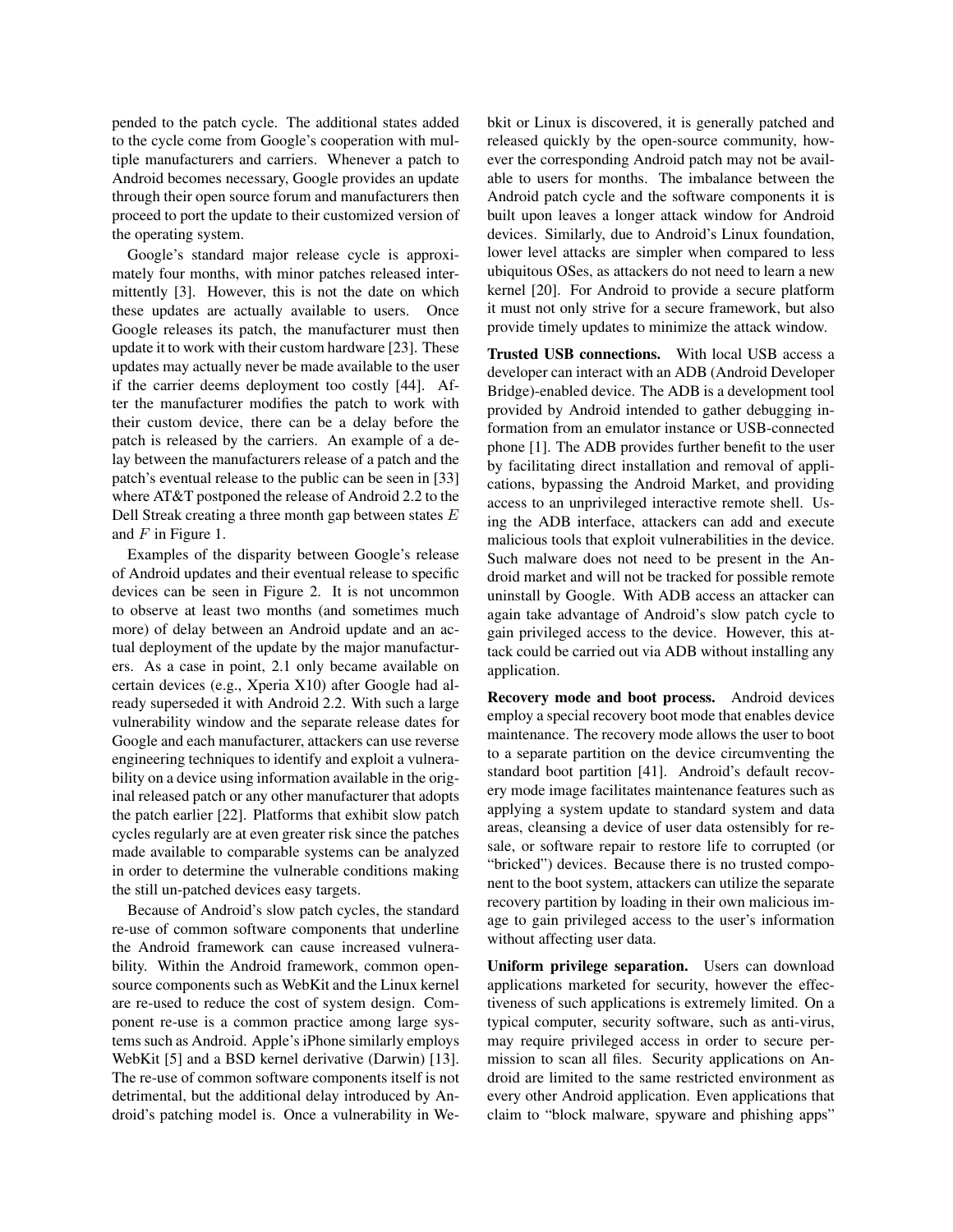(e.g., [8]) require a rooted device in order to obtain the necessary permissions to perform these functions.

Likewise, most Android applications that claim firewall capabilities only provide call and SMS filtering. Indeed, adequate network firewall features require a rooted device [38]. Without security tools available, users cannot identify malicious content and the burden falls on the device manager.

#### 4 Attack Classes

Perhaps unsurprisingly, full privileged device access is guaranteed given physical access. Perhaps less surprising is the relative ease with which privileged access can be obtained and the amount of nefarious activity that is possible *without* privileged access. In this section we describe unprivileged malicious applications and the circumstances and methods necessary to gain privileged access to an Android device with respect to the following attacker capabilities.

No physical access: Attack circumstances where it is impossible to gain physical access to a user's device. Then the attacker must get the user to perform actions on the attackers behalf. Such remote attacks commonly rely heavily on social engineering [16]. To achieve the appropriate initial access to the user's device an attacker must get some malicious software running on the device. To run code remotely on a user's device, the attacker typically must convince the user to either download a malicious application or access malicious content via one of the applications already installed on the device. If the attacker can exploit a vulnerability on the user's device, then this access may be used further to gain privileged access.

Physical access with ADB enabled: If the attacker finds a device left unattended, yet obstructed via a password or screen lock, the attacker may be able to exploit the device through the Android Developer Bridge.

Physical access without ADB enabled: If the attacker finds an obstructed Android device left unattended, but is unable to use the ADB service, the attacker may still gain privileged access via recovery boot.

Physical access on unobstructed device. In some cases the attacker may actually have access to a device without a password protected screen lock. Such a situation allows the attacker to actually leverage any other attack method since the attacker can choose to install applications, visit malicious websites, enable ADB on the device, etc.

We next detail specific attacks that demonstrate the real threats present in the cases enumerated above. Note that we do not include physically destructive attacks such as opening the casing in order to access debugging ports (e.g. JTAG). The last case is included for completeness, but not specifically detailed since all of the mentioned attacks would also be applicable in the case of physical access to an unobstructed device.

#### 4.1 Unprivileged Attacks

Much like a user that will install an application insecurely downloaded from the Internet despite any operating system warnings, a user may easily install applications that request dozens of Android permissions without a second thought. Applications that are restricted via Android's typical application sandbox, but that have copious access to resources through permissions, can perform many of the same functions of malware common on the personal computer platform [26]. For example the Zeus botnet architecture has been ported to most mobile platforms [15], worms such as Yxe have been seen on SymbianOS [17], and Trojan malware has been found in applications present in the legitimate Android Market [12, 27]. Users that completely disregard, or are tricked into accepting prompts from the device regarding install time permissions effectively permit negative actions completely at the application level.

In some cases, misleading the user may not even be required. Some software handlers (Android *Receivers*) may be registered by an application at install time. Intents expected to occur regularly or those that can be remotely invoked can be used to achieve remote code execution without requiring user action. Users may install applications from the Android Market web interface, which initiates a remote install. Thus, an attacker that has somehow obtained a user's authentication token to the web interface can remotely install applications to a user's device. To achieve remote code execution the attacker simply has to perform an action that results in the device generating an Intent that the app for which the application has a receiver. Even security related features, such as the screen lock may be remotely bypassed, by registering a receiver (for example PACKAGE ADDED) and using the legitimate API for KeyguardManager to disable the screen lock upon application installation [24].

Application *re-packing* has proven to be an effective means to entice users enough to download malicious applications. Entire families of Trojan software have been classified in third party black markets as well as the official Android market. Families such as Geinimi [35] and DroidDream [32] have been found in dozens of applications in the Android market. Many of these applications offer no additional value to the consumer, they are simply existing, popular applications that have been reverse engineered enough that the attacker can augment the existing application with the malware and re-package the application. The attacker then signs the new application with a new key and makes the application available in the market for victims to download.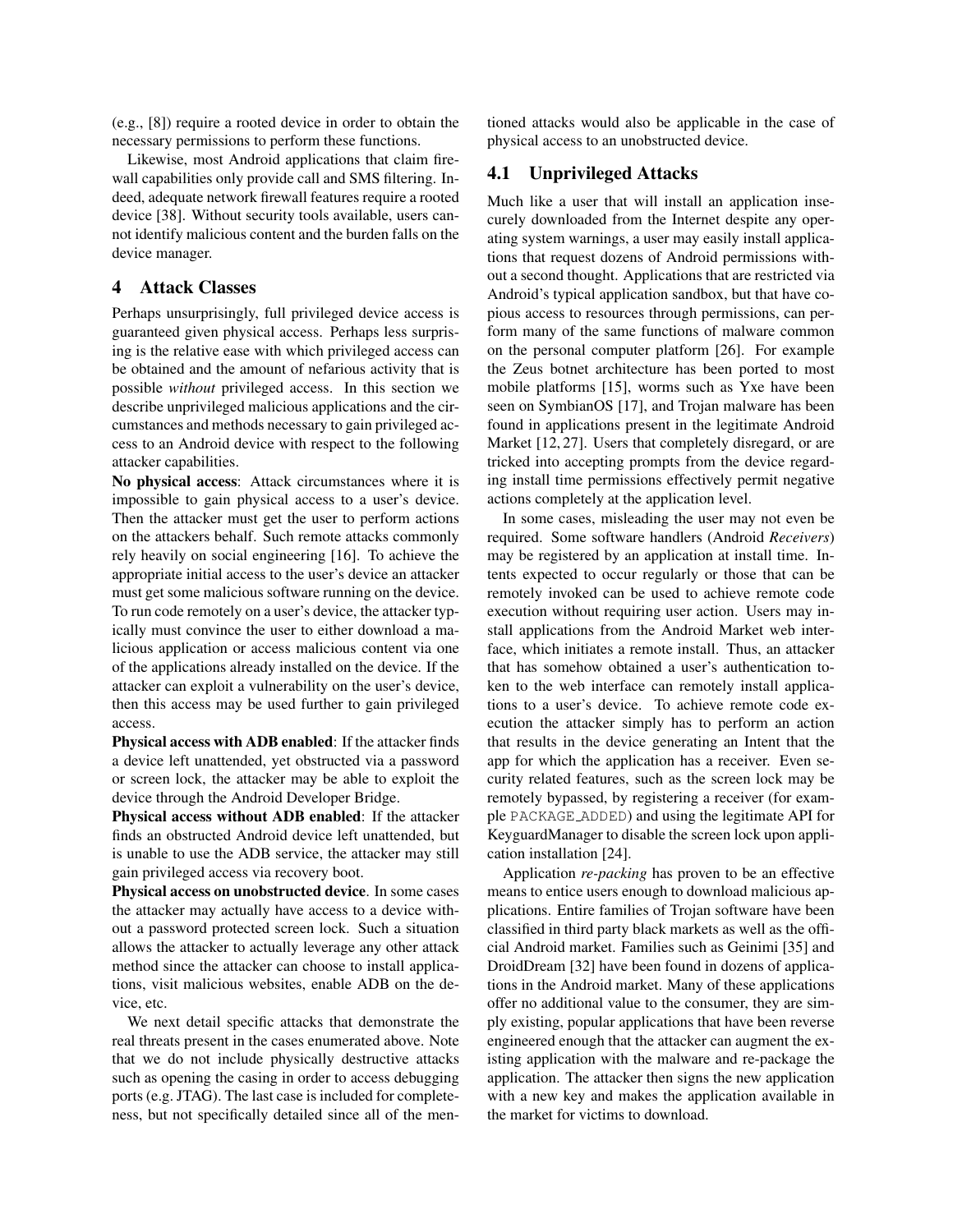The fact that malware can successfully operate within Android's restricted application environment significantly lightens the attacker's burden to achieve privileged access through escalation. Applications executing in an isolated environment simply obtain the appropriate permissions from the user at install time and perform nefarious activity from within the confines of the application sandbox. Even so, attackers may wish to obtain elevated privileges in order to perform actions for which no application level permission exists, or in order to have guaranteed persistence.

### 4.2 Remote Exploitation

When turning to privileged access, an attacker may rely on convincing the user to install a malicious application. Such an application may present an enticing feature to the consumer but contain software that executes a privilege escalation attack. Oberheide [34] demonstrated such an attack. Oberheide's seemingly benign application received more than 200 downloads within 24 hours [34]. In the background this application would routinely make remote requests for new payloads to execute. Whenever a new privilege escalation exploit was discovered for the current running version of Linux, the application could obtain the exploit to gain root access. These exploits must be delivered to the application before the vulnerability is patched, which is generally easy to do considering the long patch cycles discussed above.

Similar privilege escalation methodologies can be found in legitimate device "rooting" applications such as Root Tools [11], Easy Root [6], and Unrevoked [45], which take advantage of vulnerabilities in the phone to gain privileged access. Users can then use this access to circumvent carrier controls over the use of a specific software or upgrade to a newer version of Android that their carrier has yet to release [41].

Deploying malicious applications with a benign facade through the Android Market takes advantage of Google's reactive philosophy toward malicious applications. Once on the Android Market, the attacker's application can now reach a global audience. Because there is no screening of applications, attackers are given a pedestal from which to entice the user.

A remote attack may not even require the installation of a new application. Android's use of commodity software components, such as the web browser and Linux base can be leveraged for an attack that requires no physical access [38]. A concrete example of such an attack was deployed by Immunity Inc. for the penetration testing tool CANVAS 6.65 [20]. In this attack the user visits a malicious website using the device's built-in browser. The attacker then uses this request to take advantage of a vulnerability in the WebKit browser [46] (CSS rule deletion vulnerability) to obtain a remote shell access to the device with the level of privilege given to the browser. The attacker can then copy a Linux privilege escalation exploit to an executable mount point on the device, run the secondary exploit, and gain privileged access to the whole device.

#### 4.3 Physical Access with ADB Enabled

Similar to the previous case, it is possible for an attacker to obtain privileged access through physical access to a device that has ADB enabled [19]. Given physical access, an attacker can easily determine if ADB is enabled, by connecting the device via USB and executing adb get-serialno on the attached computer. If the device's serial number is returned, then ADB is enabled.

Once the attacker knows that ADB is enabled on the device, a privilege escalation only requires the attacker to use ADB's push feature to place an exploit on the device, and use ADB's shell feature to execute the exploit and gain privileged access.

Different from most remote attacks, an attack on an ADB enabled device does not require any action from the user. Privilege escalation using ADB does rely heavily on the availability of an enabled debug bridge, which is only usually the case on devices used by developers and not the typical user. However, if the device is not password-protected, the attacker could simply interact with the common device interface and enable ADB.<sup>3</sup>

An example usage of this method for gaining privileged access is the Super One-Click desktop application [42]. Super One-Click requires users to first enable ADB debugging in the device. Once enabled, the application exploits the device using the previously defined method to give the user privileged access.

The main advantage of ADB-based attacks is the minimal observable footprint left on the device: no new application needs to be installed on the device and a reboot is not necessary. The lack of device modification in this method makes it is much harder to trace than other attacks, and is unlikely to be detected by security applications on unrooted devices.

### 4.4 Physical Access without ADB Enabled

On an obstructed device that does not have ADB enabled, the attacker may still take advantage of the device's recovery mode [41]. Since the attack does not rely on a software vulnerability specific particular to a version of Android, the attack has more longevity than other exploits such as the WebKit and Linux exploits mentioned above. The deployment method is devicespecific leading to extensive fragmentation based on device model and/or manufacturer.

To use the recovery mode, the attacker must first create a customized recovery image. The main modifica-

<sup>&</sup>lt;sup>3</sup>e.g., via Settings - Applications - Development - USB Debugging.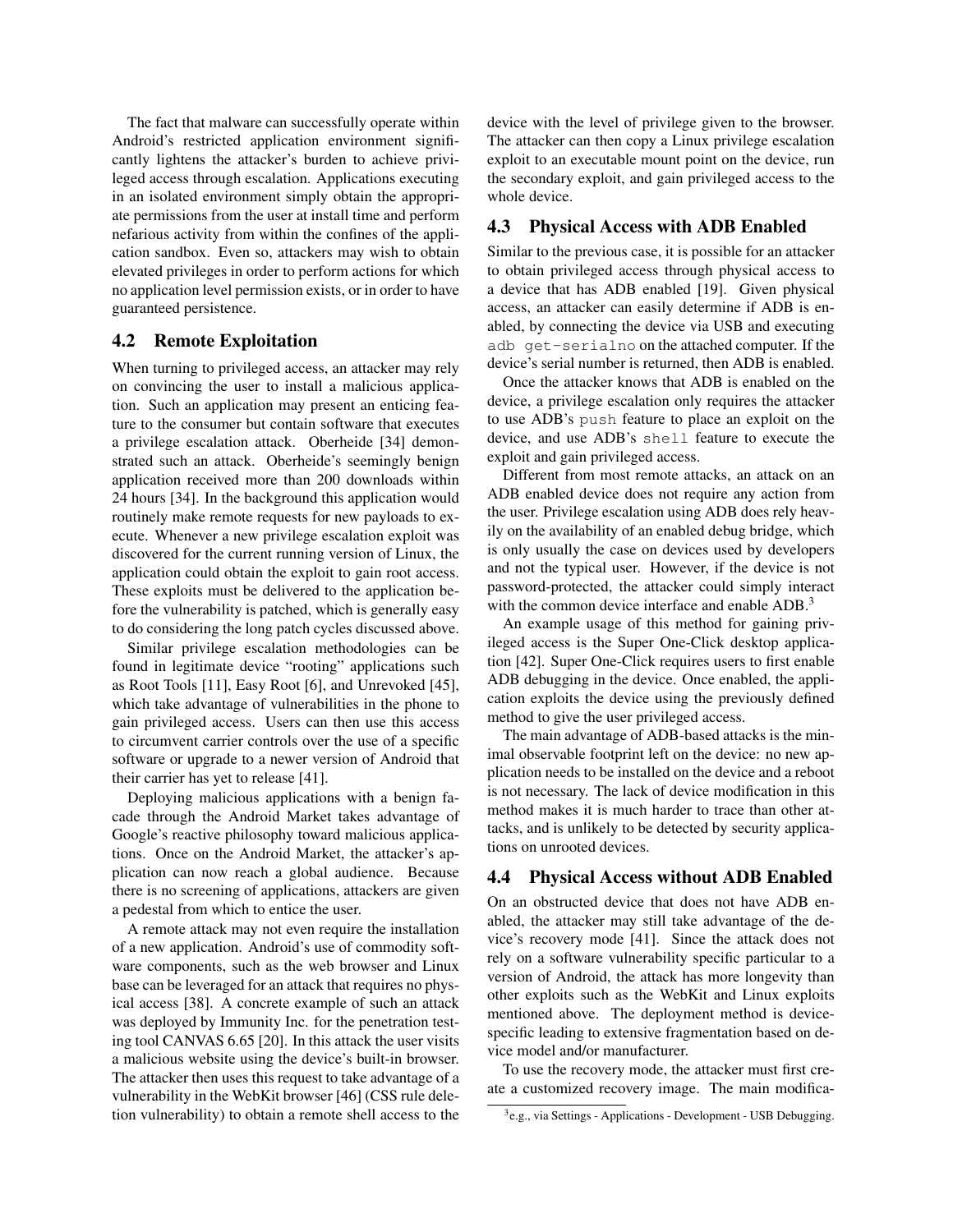tion necessary for this image is to the init.rc and default.prop files in the initrd section of the image. To give the attacker the necessary privileges, the init.rc file must list the executables that they wish to add with the rights necessary to be executed. Any executables necessary for the attack must also be added to the initrd section of the image.

Once the image is built and the attacker is able to gain physical access to the device, the attacker must then attach the device to a computer through a USB connection and run a manufacturer specific tool (e.g., fastboot for HTC, RSDLite for Motorola, Odin for Samsung) to flash the image to the recovery partition of the phone. After the device has been flashed, the attacker then can access the recovery image using a device specific key combination (e.g., Power button while holding X for Motorola Droid). When the device loads into the recovery partition the init.rc file is executed. init.rc can be modified to run any malicious code added to the recovery image by the attacker, such as auto-installing a root-kit without attacker interaction. Alternatively, the attacker could update the default.prop file to enable ADB, crafting init.rc to give executable rights to an *su* executable (added previously to the custom recovery image initrd). When the recovery image loads the attacker opens an interactive shell on the device using ADB. The attacker can now simply execute the *su* executable to gain root access.

Installing a malicious recovery image takes advantage of the absence of any trusted boot system on Android systems, so that it is possible to make changes to the devices boot image and gain privileged access without the need to provide any authentication to the device.

If an attacker is able to create a custom malicious recovery image, it is feasible for this attacker to gain privileged access on any device for which physical access can be obtained. Installing a new recovery image and rebooting the device is not a perfect vector as it can leave an extensive footprint sans subsequent attacker cleanup. However, the recovery image replacement has negligible effect on the user's experience. While an attacker would almost certainly have a malicious payload, this technique is similar to methods described in [41].

#### 4.5 Physical access to unobstructed device

If the device user has elected to not employ any kind of obstruction, whether or not ADB is enabled on the device is irrelevant, as any of the techniques described above are possible if physical access to the device is available. The attacker need only turn the device on, download their malicious code, enable ADB on the device, etc. The method of attack that the attacker chooses now depends upon other metrics, such as overtness. For example, a malicious application remains observable by the user and may potentially be uninstalled in the future.

### 5 Mitigations

We propose six possible mitigations to the attacks seen in the previous section. Our proposals include reducing the patch cycle for Android updates, creating a trusted class of applications with privileged access, enabling authentication on Android Market downloads and the ADB, leveraging existing host security technologies, and deploying a Trusted Platform Module (TPM) on Android enabled devices.

### 5.1 Reduce the Patch Cycle Length

In all but one of the exploits show in Section 4, attackers exploit some flaw in the operating system to gain root privileges. Reducing the patch cycle length would mitigate these threats with greater effectiveness. Zero-day exploits would still be possible, however the common lingering threat will be reduced.

While Google has already demonstrated willingness to act quickly with out of band patch releases in reaction to certain attacks (e.g., [34]), reducing complete patch cycles is a more difficult problem. Indeed, manufacturers make changes to the Android source to create a competitive advantage. To reduce patch cycles, manufacturer modifications should not fundamentally change the core components of Android, and thus should not require a lengthy time to port the patch. A fundamental separation between the core of Android and manufacturer modifications should be established.

#### 5.2 Privileged Applications

To mitigate application attacks that take advantage of Android's permission model many solutions have been proposed.

Barrera et al. suggest a restructuring of Android permissions into a hierarchy to allow for finer grained permissions that can be simpler for users to understand [21]. Under a hierarchy, an application displaying advertisements that would traditionally require INTERNET permission would need to have INTERNET.ADVERTISING.adsite.com permission, which would limit its connection to a specific site and let the user know exactly what the permission is used for.

In [27] Enck et al. propose lightweight application certification comparing the requested permissions of an application to a set of security rules. If the application does not pass any of the security rules, then possible malicious activity is brought to the attention of the user. Adding a certification mechanism to the Android framework would require modification of the Android security framework.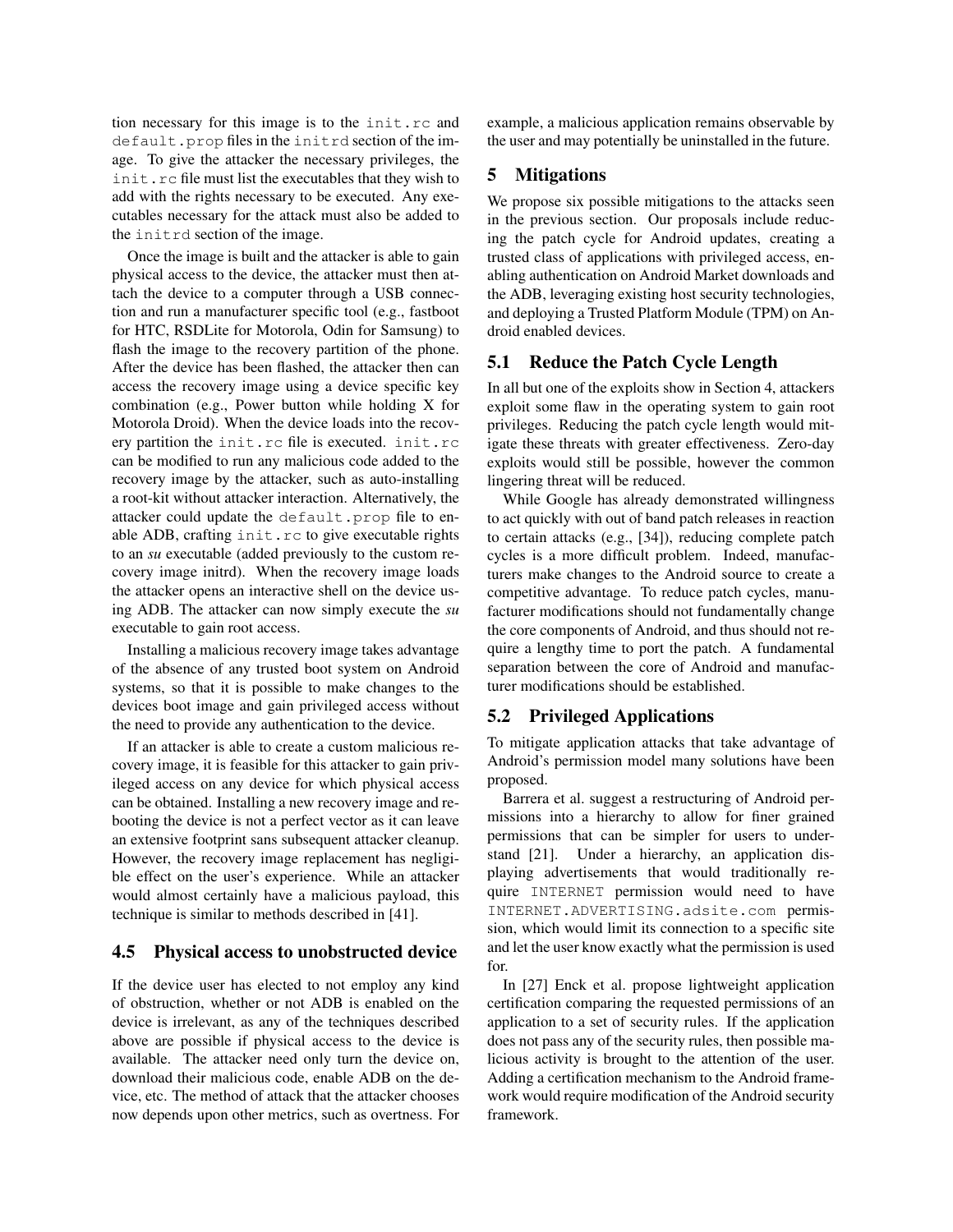Android's application model could also be adjusted to allow certain applications to obtain additional, privileged device access. For example, Google could validate that certain software vendors create security software and grant applications created by these vendors additional API functionality. Applications signed by such a vendor could, for example, have read access to the filesystem in order to facilitate anti-virus scanning beyond limited scope typically granted to applications. Such a configuration would allow users to install security related applications without having to first root their device. Because privileged applications will have unrestricted access to the device, these applications should be certified by some governing entity before they can be downloaded. This certification process could also help mitigate some weaknesses of an unmoderated market. With access to trusted security tools, users would be able to monitor untrusted applications and provide appropriate feedback. With a market model split into trusted and untrusted applications, Google could provide enhanced security with minimal administrative overhead and minimal reduction in the openness of the platform.

## 5.3 Leveraging Existing Security Technologies

There are several existing operating system security enhancements that could be ported to Android. In [37], Shabtai et al. experiment with adding SELinux to Android. An information-flow tracking system, Taint-Droid, has been created by Enck et al. instrumenting Android [26] to monitor applications and understand how they interact with the user's sensitive information. A realized implementation of TaintDroid could gives users real-time information about how an application uses the permissions it is granted. Generally, operating system level software modifications such as adding a firewall or SELinux to Android involve porting existing technology to the Android kernel and creating an application to facilitation administration.

### 5.4 Authenticated Downloads

Once an attacker has physical access to a device, adding malicious applications becomes simple and quick by posing as the legitimate user and downloading them from the Android Market. To ensure downloads are made only by the user, the market should require authentication before every transaction, similar to the model currently used by the iPhone.

### 5.5 Authenticated ADB

Because of the power given through the ADB, it should not be accessible to unauthorized users. Android should require the device to be unlocked before ADB can be used. Any legitimate user should be able to unlock the



Figure 3: Attack chart: Android attack goals and requirements.

device and once the connection is made, the session could be maintained by preventing the screen from locking while it is connected via USB. With ADB authentication, the attacker no longer has a backdoor to bypass the lock mechanism's authentication process, mitigating the ADB attack against obstructed devices.

### 5.6 Trusted Platform Module

To secure a device in a managed model scenario a root of trust must be established. Using a Trusted Platform Module (TPM) provides a ground truth on which device security could be built, providing authentication of device state. Using a TPM would mitigate the recovery image attack, which relies on the ability to change the boot image. Assuming signed bytecode and authentication of the boot image, updates running unauthorized code would become extremely difficult.

### 6 Conclusion

Android was designed with a focus on security, however, as new security features are added, new vulnerabilities become available for exploitation. This paper builds a taxonomy of attacks on the Android OS. Figure 3 shows how an attacker could rely on this taxonomy to decide which attack path to pursue, given their own capabilities (e.g., physical access available or not, ADB available or not, etc).

We hope the present paper can further the discussion on the security properties modern mobile operating systems such as Android should possess. Mobile security is becoming a pressing challenge indeed.

#### Acknowledgments

This work is supported in part by CyLab at Carnegie Mellon under grant DAAD19-02-1-0389 from the Army Research Office, and by the National Science Foundation under ITR award CCF-0424422 and IGERT award DGE-0903659, as well as a hardware donation by Google Inc.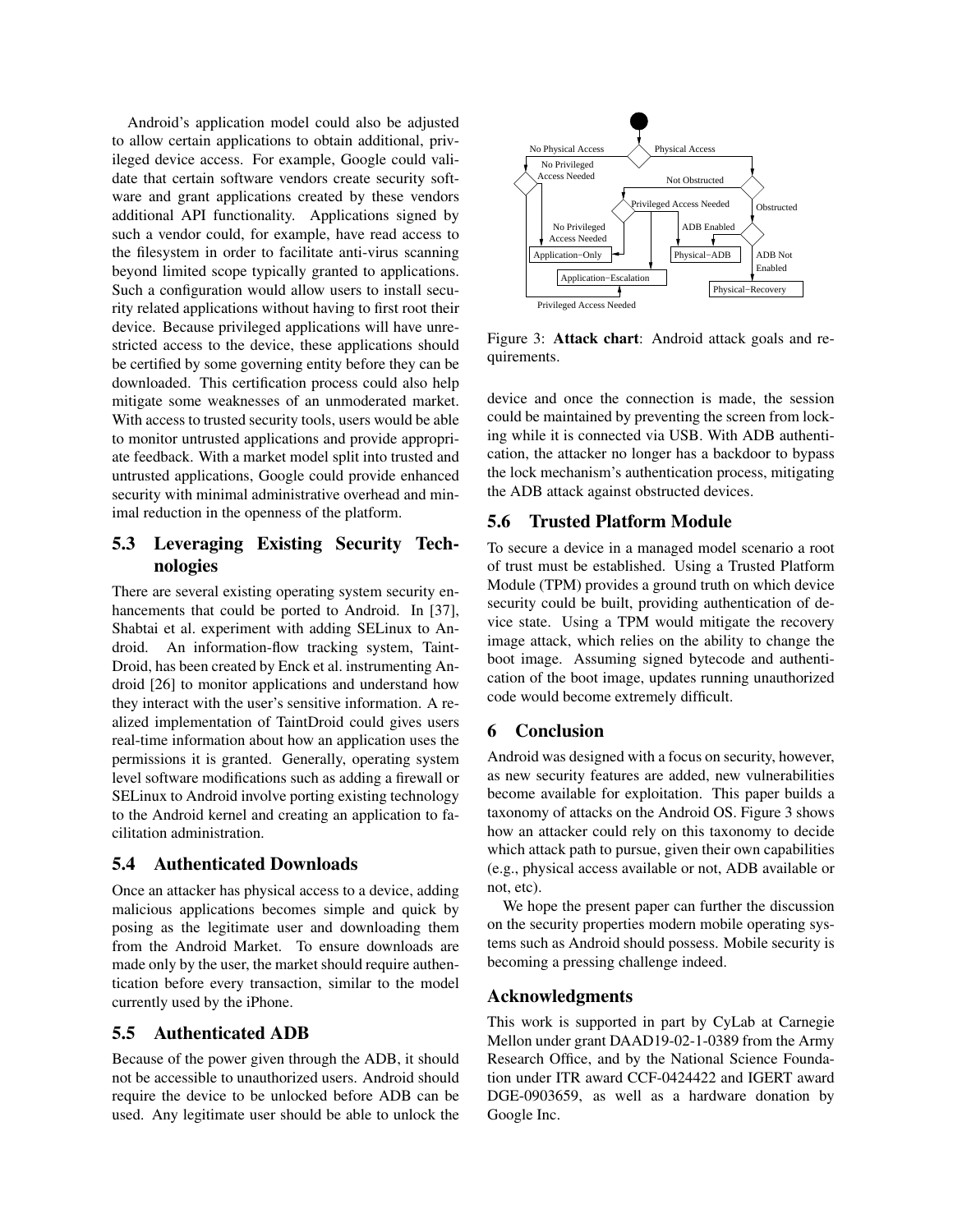#### References

- [1] Android debug bridge. http://developer. android.com/guide/developing/tools/ adb.html.
- [2] Android developers. http://developer. android.com/.
- [3] Android developers sdk. http://developer. android.com/sdk/android-1.1.html.
- [4] Android market statistics. http://www. androlib.com/appstats.aspx.
- [5] Applications using webkit webkit. http: //trac.webkit.org/wiki/Applications\ %20using\%20WebKit.
- [6] Easy root. http://www.unstableapps.com/ buyme.html.
- [7] Factsheet: The U.S. media universe | nielsen wire. http://blog.nielsen.com/nielsenwire/ online\_mobile/factsheet-the-u-smedia-universe/.
- [8] Lookout mobile security android market. https://market.android.com/details? id=com.lookout.
- [9] Open handset alliance. http://www. openhandsetalliance.com/.
- [10] Permission list is incorrect for apks built with android 1.6 sdk. https://code.google.com/p/ android/issues/detail?id=4101.
- [11] Root tools. https://market.android.com/ details?id=com.jrummy.roottools.
- [12] Trojanized apps root android devices. http: //blog.trendmicro.com/trojanizedapps-root-android-devices/.
- [13] Unix system family tree: Research and bsd. http://www.freebsd.org/cgi/cvsweb. cgi/˜checkout˜/src/share/misc/bsdfamily-tree?rev=HEAD.
- [14] What is android. http://developer. android.com/guide/basics/what-isandroid.html.
- [15] Zeus targets mobile users. http://blog. trendmicro.com/zeus-targets-mobileusers/.
- [16] Just because it's signed doesn't mean it isn't spying on you. http://www.f-secure.com/weblog/ archives/00001190.html, May 2007.
- [17] Worm:symbos/yxe. http://www.f-secure. com/v-descs/worm\_symbos\_yxe.shtml, May 2007.
- [18] Android most popular operating system in U.S. among recent smartphone buyers nielsen wire. http://blog.nielsen.com/ nielsenwire/online\\_mobile/androidmost-popular-operating-system-in-us-among-recent-smartphone-buyers/, Oct. 2010.
- [19] Rooting the droid without rsdlite. http: //androidforums.com/droid-all-thingsroot/171056-rooting-droid-withoutrsd-lite-up-including-frg83d.html, Dec. 2010.
- [20] Canvas: Owning android. http://partners. immunityinc.com/movies/Lightning\ \_Demo\\_Android.zip, Jan. 2011.
- [21] D. Barrera, H. Kayacik, P. van Oorschot, and A. Somayaji. A methodology for empirical analysis of permission-based security models and its application to android. In *Proceedings of the 17th ACM conference on Computer and communications security*, pages 73–84. ACM, 2010.
- [22] D. Brumley, P. Poosankam, D. Song, and J. Zheng. Automatic patch-based exploit generation is possible: Techniques and implications. In *IEEE Symp. S.& P. 2008*, pages 143–157, May 2008.
- [23] J. V. Camp. Only 36.2 percent of android devices run froyo. http://www.digitaltrends.com/ mobile/only-36-2-percent-of-androiddevices-run-froyo/, Nov. 2010.
- [24] T. Cannon. Android lock screen bypass. http://thomascannon.net/blog/2011/ 02/android-lock-screen-bypass.
- [25] C. Davies. Sprint htc hero android 2.1 update released. http://www.slashgear.com/ sprint-htc-hero-android-2-1-updatereleased-1986138/, May 2010.
- [26] W. Enck, P. Gilbert, B. Chun, L. Cox, J. Jung, P. McDaniel, and A. Sheth. TaintDroid: an information-flow tracking system for realtime privacy monitoring on smartphones. In *Proceedings of OSDI*, 2010.
- [27] W. Enck, M. Ongtang, and P. Mcdaniel. On lightweight mobile phone application certification. In *ACM Conference on Computer and Communications Security*, pages 235–245. ACM, 2009.
- [28] D. Geer, R. Bace, P. Gutmann, P. Metzger, C. Pfleeger, J. Quarterman, and B. Schneier. Cyberinsecurity: The cost of monopoly. *Computer and Communications Industry Association*, 2003.
- [29] E. Hardy. Andoird OS 2.1 upgrade for T-Mobile myTouch 3G, Motorola Cliq, Cliq XT coming